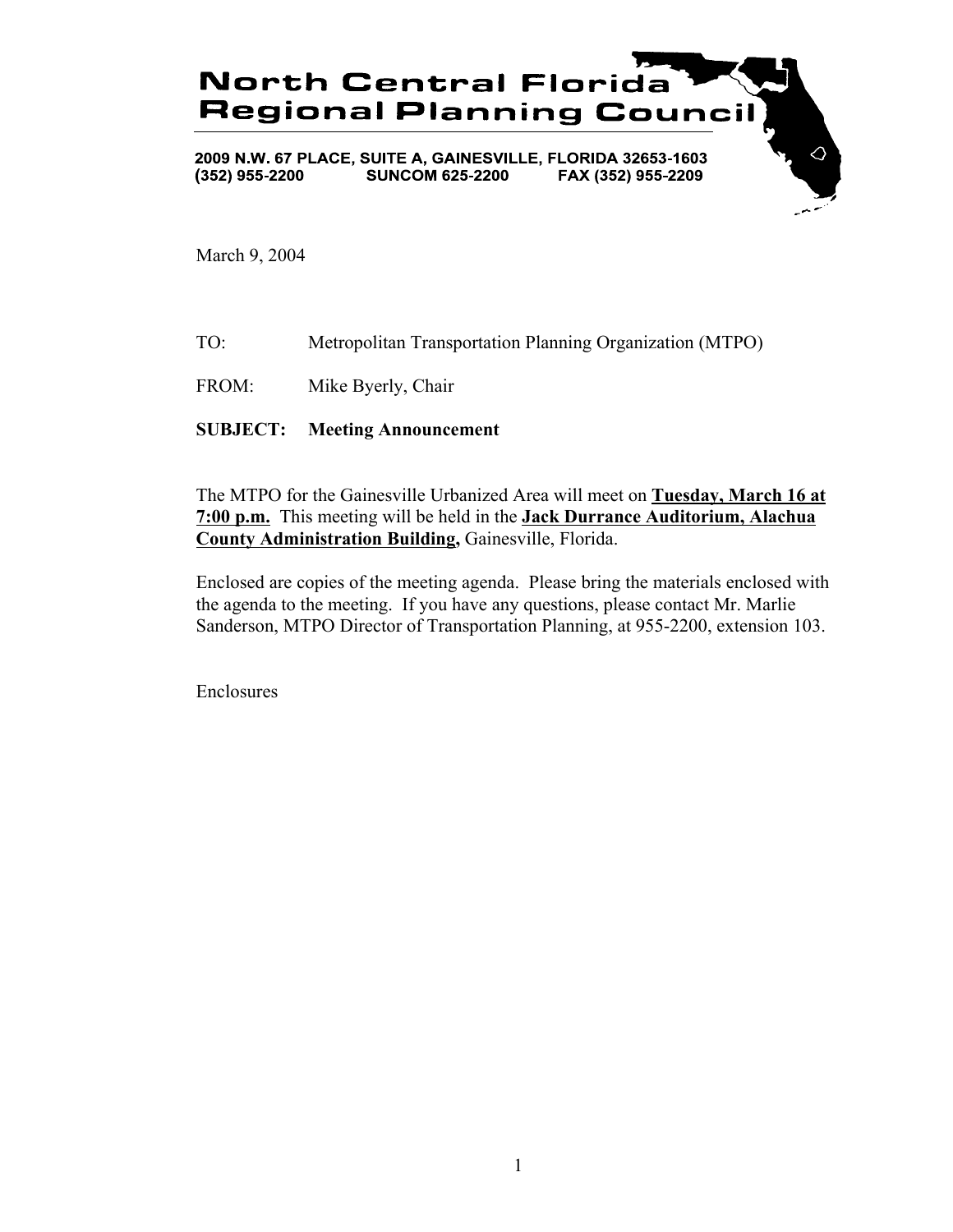

#### **AGENDA**

## **METROPOLITAN TRANSPORTATION PLANNING ORGANIZATION FOR THE GAINESVILLE URBANIZED AREA**

**Jack Durrance Auditorium Tuesday, 7:00 p.m. Alachua County Administration Building March 16, 2004 Gainesville, Florida**

#### **STAFF RECOMMENDATION**

**Page # 3 I. Approval of the Meeting Agenda APPROVE BOTH AGENDAS and Consent Agenda**

The MTPO needs to review and approve both agendas

#### **Page # 11. W. University Avenue- Design Speed Issues APPROVE JOINT (North/South Drive to NW 23<sup>rd</sup> RECOMMENDATIONS**

At the January 28 meeting, the MTPO requested that staff research the design speed of this road and procedures and methods to reduce the design speed

#### **Page # 119 III. State Road 26A Project- Retention Pond NO ACTION REQUIRED**

A member of the MTPO has requested a discussion of the impact that the expansion of this pond is having on property owned by Ms. Deanna Monahan

#### **Page # 127 IV. City of Hawthorne Letter to FDOT NO ACTION REQUIRED**

The Alachua County Commission has requested that the MTPO discuss this letter with FDOT staff

#### **Page # 129 V. Year 2025 Long Range Transportation Plan NO ACTION REQUIRED Update- Consultant and Staff Presentations**

The MTPO's consultant will discuss the community involvement strategy for this plan update and how the Public Workshop on March 18 will be conducted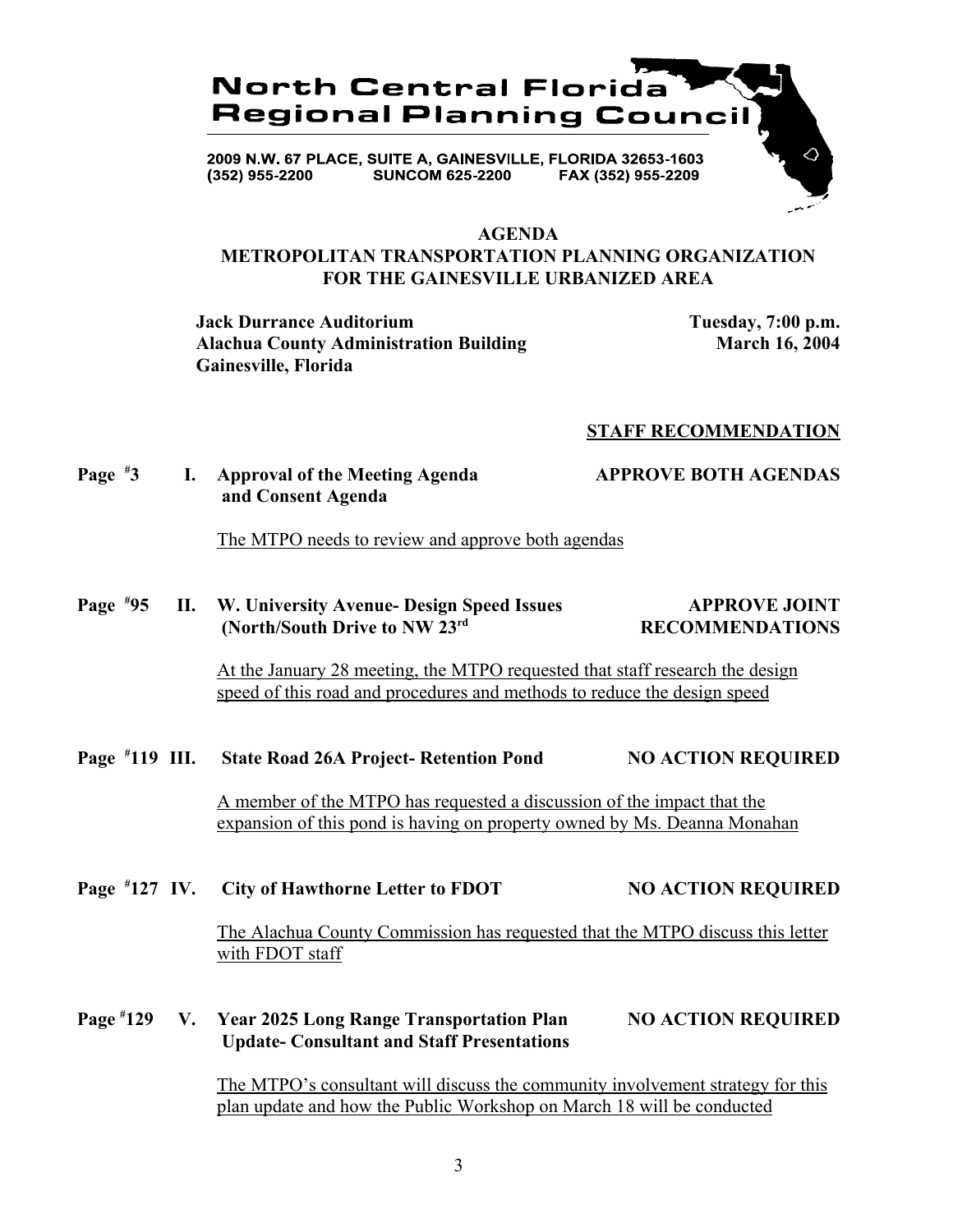### Page #169 VI. Next MTPO Meeting DECIDE IF THE MTPO NEEDS

# **TO MEET BEFORE JUNE 3**

At this time, we are not aware of any agenda items that require the MTPO to meet in April or May

#### **VII. Comments\***

- **A. MTPO Members**
- **B. Citizens**
- **C. Chair's Report (if necessary)**

Please bring the enclosed materials to the meeting. If you have any questions regarding the agenda items or enclosed materials, please contact Mr. Marlie Sanderson, MTPO Director of Transportation Planning, at 955-2200, extension 103.

\*No handout included with the enclosed agenda material.

\\Marlie\public\MS04\MTPO\AGENDA\march16.wpd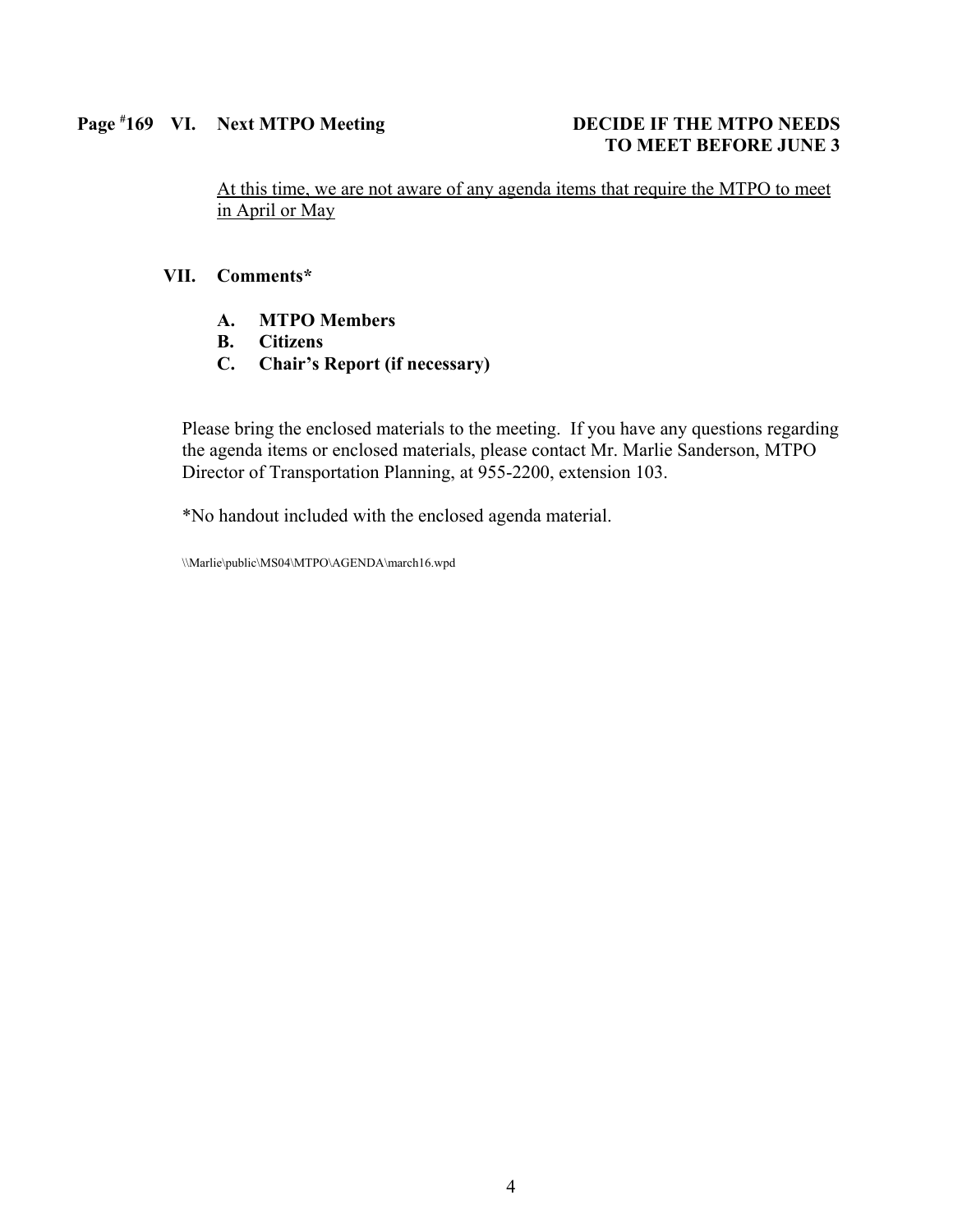## **North Central Florida Regional Planning Counci**

2009 N.W. 67 PLACE, SUITE A, GAINESVILLE, FLORIDA 32653-1603 **SUNCOM 625-2200**  $(352)$  955-2200 FAX (352) 955-2209

**CONSENT AGENDA**

## **METROPOLITAN TRANSPORTATION PLANNING ORGANIZATION FOR THE GAINESVILLE URBANIZED AREA**

**Jack Durrance Auditorium Tuesday, 7:00 p.m.** Alachua County Administration Building March 16, 2004 **Gainesville, Florida**

## **STAFF RECOMMENDATION**

| Page $*1$       | CA.1 | <b>MTPO Minutes- January 28, 2004</b>                                                                              | <b>APPROVE MINUTES</b>                                    |  |
|-----------------|------|--------------------------------------------------------------------------------------------------------------------|-----------------------------------------------------------|--|
|                 |      | This set of MTPO minutes is ready for review                                                                       |                                                           |  |
| Page #15 $CA.2$ |      | <b>Enhancement Applications-2004</b>                                                                               | <b>APPROVE JOINT</b><br><b>RECOMMENDATIONS</b>            |  |
|                 |      |                                                                                                                    | The deadline for submitting applications to FDOT is May 1 |  |
| Page #19 $CA.3$ |      | <b>Unified Planning Work Program</b>                                                                               | <b>APPROVE JOINT</b><br><b>RECOMMENDATIONS</b>            |  |
|                 |      | This document is the MTPO staff budget for Fiscal Year 2004/2005                                                   |                                                           |  |
| Page #25 CA. 4  |      | MTPO Fiscal Year 2002/2003 Audit                                                                                   | <b>APPROVE COMMITTEE</b><br><b>RECOMMENDATION</b>         |  |
|                 |      | The Audit Review Committee recommends that the MTPO accept the audit<br>report and approve the invoice for payment |                                                           |  |
| Page #55 CA. 5  |      | <b>Strategic Intermodal System Plan</b>                                                                            | <b>APPROVE DRAFT LETTER</b>                               |  |
|                 |      | At the January meeting, the MTPO requested a draft letter to review at its<br>next meeting                         |                                                           |  |